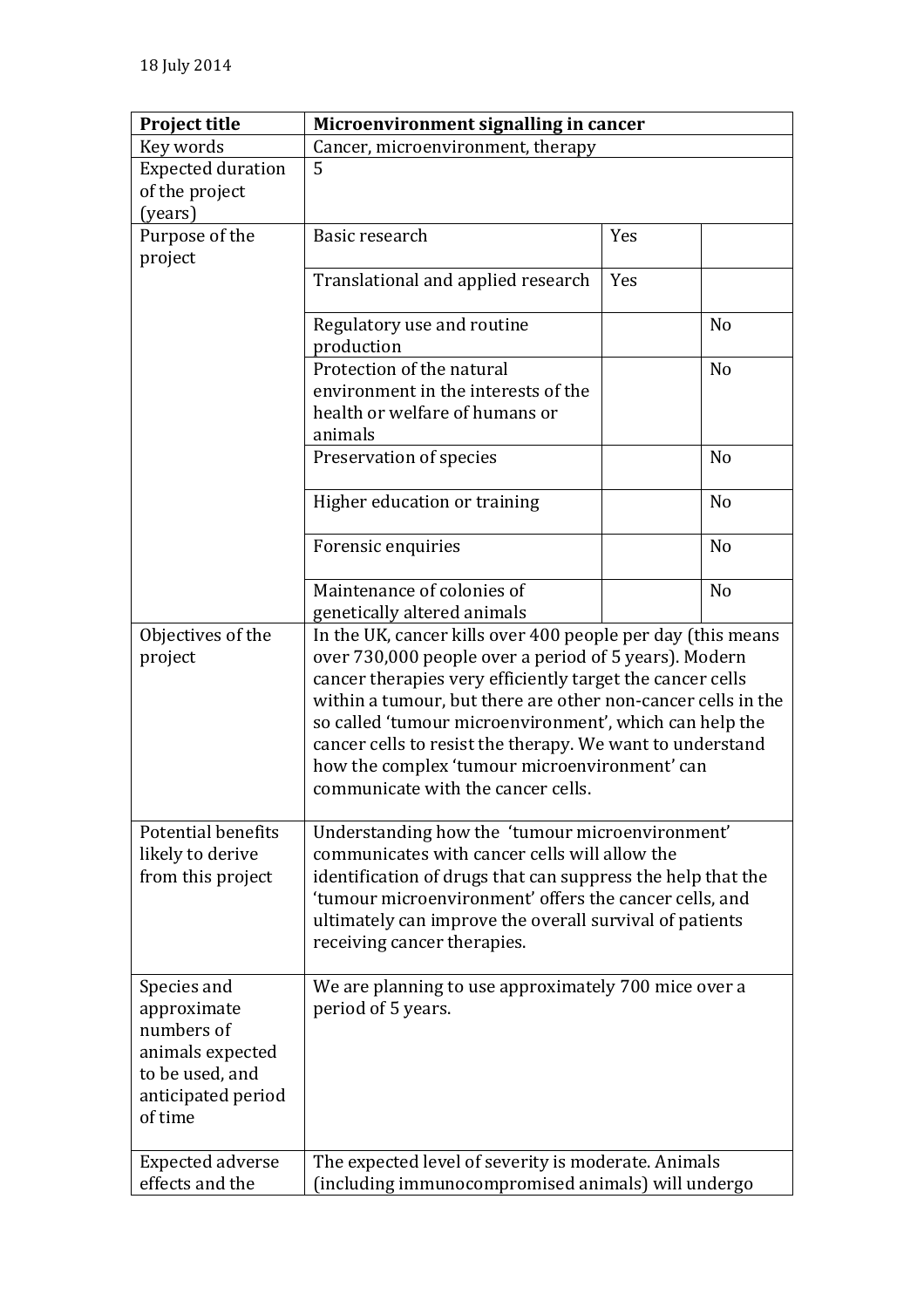| likely/expected<br>level of severity.<br>What will happen<br>to the animals at<br>the end.                     | surgery or receive injections, and appropriate anaesthetic<br>drugs and drugs for pain relief will be given to the animals.<br>Discomfort can occur from the growth of a tumour,<br>including swelling of tissue covering the tumour, skin<br>ulceration and weight loss. Laboured breathing may<br>suggest the existence of tumour cell spread in the lungs. If<br>any of those signs are observed, the mouse will<br>immediately be sacrificed following a protocol for humane<br>killing.<br>At the end of each experiment all animals will be humanely<br>sacrificed, so that we can perform all relevant analyses.                                                                                                                                                                                                                              |
|----------------------------------------------------------------------------------------------------------------|------------------------------------------------------------------------------------------------------------------------------------------------------------------------------------------------------------------------------------------------------------------------------------------------------------------------------------------------------------------------------------------------------------------------------------------------------------------------------------------------------------------------------------------------------------------------------------------------------------------------------------------------------------------------------------------------------------------------------------------------------------------------------------------------------------------------------------------------------|
| <b>Application of the</b><br><b>3 Rs</b>                                                                       |                                                                                                                                                                                                                                                                                                                                                                                                                                                                                                                                                                                                                                                                                                                                                                                                                                                      |
| 1. Replacement<br>Why do animals<br>need to be used,<br>and why non-<br>animal alternatives<br>cannot be used. | The 'tumour microenvironment' is extremely complex; it<br>consists of other non-cancerous cell types, a connective<br>tissue, a lymphatic system and blood supply. Although<br>many researchers, including our group are currently<br>developing more sophisticated cell culture systems that<br>resemble certain components of these complex conditions,<br>we are far from being able to reconstitute the full 'tumour'<br>situation; which means that it is currently impossible to<br>adequately study the 'tumour microenvironment' outside<br>the body.<br>If appropriate alternative non-animal models become<br>available that allow replacing the use of animals, these will<br>immediately be adopted. Before the start and throughout<br>the project we will make sure that our research does not<br>unnecessarily duplicate experiments. |
| 2. Reduction                                                                                                   | The number of animals to be used will be calculated with                                                                                                                                                                                                                                                                                                                                                                                                                                                                                                                                                                                                                                                                                                                                                                                             |
| How the use of<br>minimum numbers<br>of animals will be<br>assured                                             | the advice from designated statisticians. The experiments<br>are designed in a manner that will allow using one animal<br>for a whole series of cell culture experiments in the lab.<br>Furthermore, by combining the animal experiments with<br>our cell culture experiments will allow using the minimum<br>number of animals to achieve our objectives.                                                                                                                                                                                                                                                                                                                                                                                                                                                                                           |
| 3. Refinement<br>Reasons for the                                                                               | The mouse is the lowest vertebrate that offers a 'living<br>body' situation relevant to human cancer and that can be                                                                                                                                                                                                                                                                                                                                                                                                                                                                                                                                                                                                                                                                                                                                 |
| choice of species<br>and why the animal                                                                        | manipulated in a manner that will allow producing<br>meaningful data relevant for the treatment of human                                                                                                                                                                                                                                                                                                                                                                                                                                                                                                                                                                                                                                                                                                                                             |
| $model(s)$ to be                                                                                               | cancer. Due to the nature of cancer, unfortunately we                                                                                                                                                                                                                                                                                                                                                                                                                                                                                                                                                                                                                                                                                                                                                                                                |
| used are the most<br>refined, having                                                                           | cannot use an invertebrate, and even the use of other<br>vertebrates such as zebrafish larvae is limited due to the                                                                                                                                                                                                                                                                                                                                                                                                                                                                                                                                                                                                                                                                                                                                  |
| regard to the<br>objectives. General                                                                           | lack of the formation of blood-borne secondary cancers<br>(metastasis). As such, the mouse is the only available                                                                                                                                                                                                                                                                                                                                                                                                                                                                                                                                                                                                                                                                                                                                     |